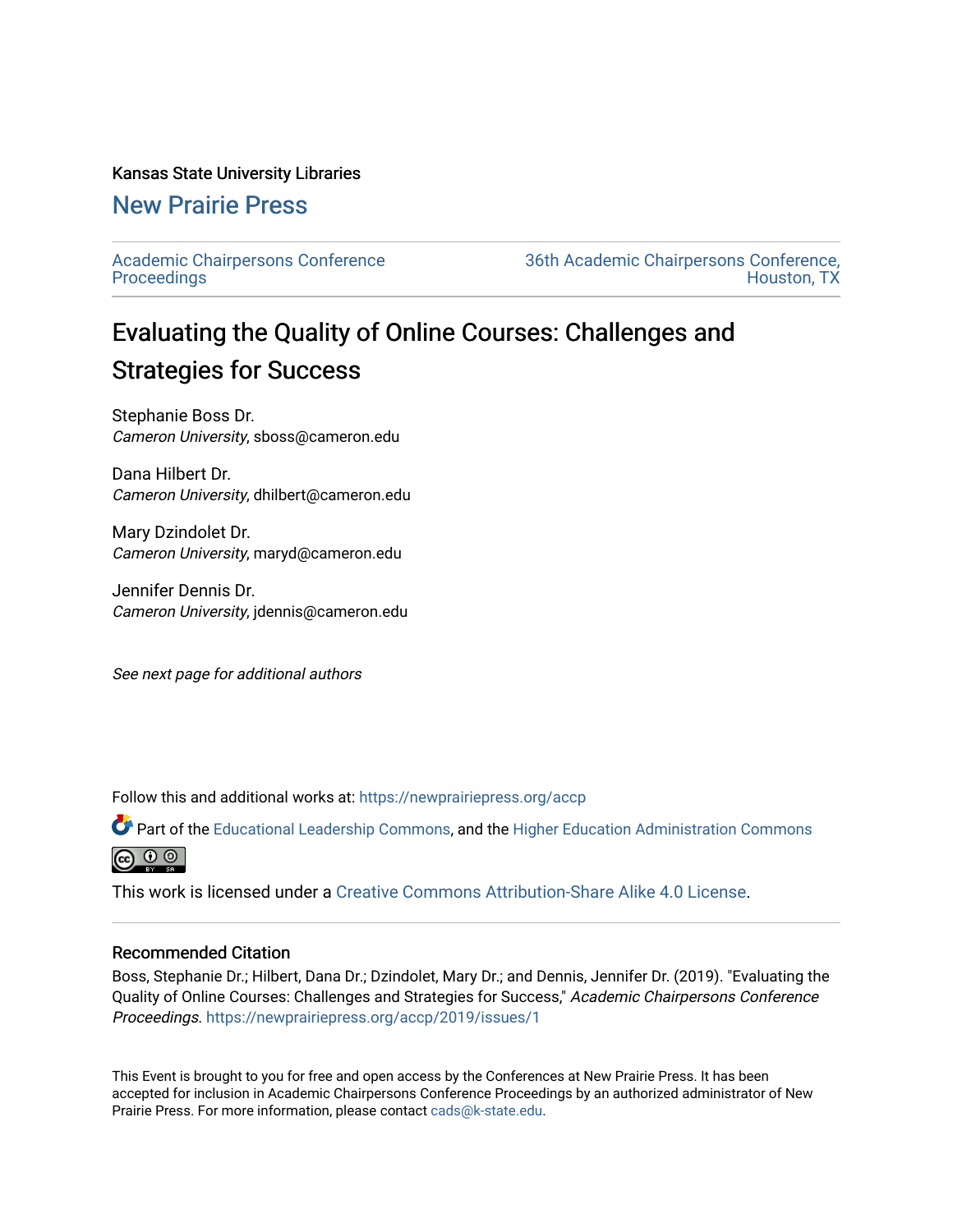## Presenter Information

Stephanie Boss Dr., Dana Hilbert Dr., Mary Dzindolet Dr., and Jennifer Dennis Dr.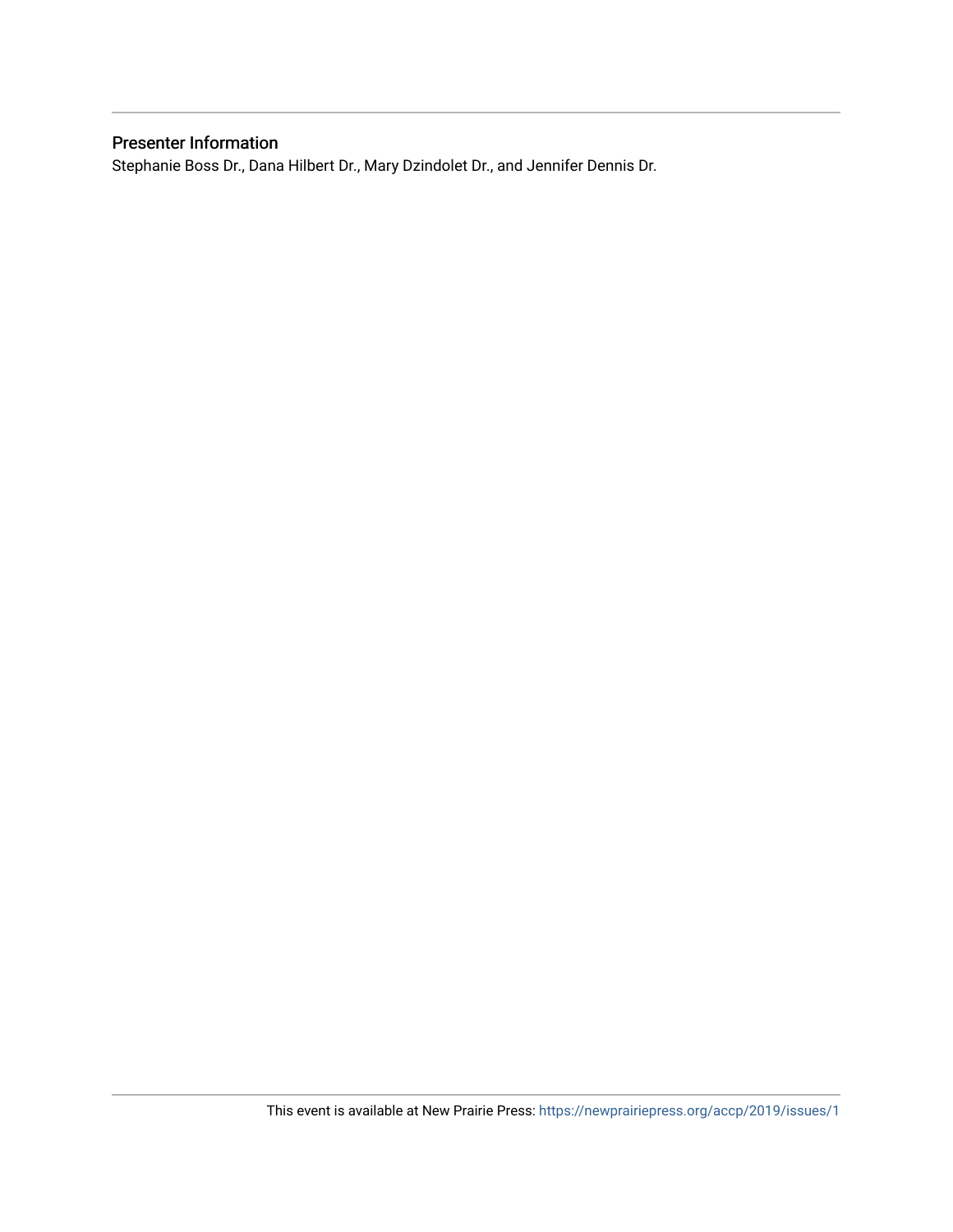Proposal for Academic Chairpersons Conference

**Title of presentation**: Evaluating the Quality of Online Courses: Challenges and Strategies for **Success** 

**Primary Presenter:** Dr. Stephanie Boss, Chair, Department of Sports and Exercise Science, Cameron University, sboss@cameron.edu

Stephanie Boss received her Ed.D. from Walden University in 2015. She is an Assistant Professor and has been the Chair of the Department of Sports and Exercise Science at Cameron University in Lawton, Oklahoma for 6 years. She has release time each semester to complete internal reviews using the Quality Matters rubric and is also a course reviewer for Quality Matters in Higher Education and K-12.

#### **Additional Presenter Information:**

Dr. Dana Hilbert, Chair, Department of Education, Cameron University, [dhilbert@cameron.edu](mailto:dhilbert@cameron.edu)

Dr. Mary Dzindolet, Chair, Department of Psychology, Cameron University, [maryd@cameron.edu](mailto:maryd@cameron.edu)

Dr. Jennifer Dennis, Dean, School of Graduate and Professional Studies, Cameron University, [jdennis@cameron.edu](mailto:jdennis@cameron.edu)

**Disciplines:** Sports and Exercise Science, Education, and Psychology

**Presentation topic theme:** Issues and Trends in Higher Education

**Target Audience**: All department chairs and deans

**Type of presentation**: Best Practice Presentation (45 minutes)

**Abstract for program and website:** The department chairs of Education, Sports & Exercise Science, and Psychology and their dean, share their process for evaluating the quality of online courses with faculty in existing and newly developed courses. Training, internal and external reviews, and implementation strategies will be discussed in this session.

**Keywords:** Online Courses, Quality Assurance, Quality Matters, Course Design, Distance Learning

### **Objective(s) of the presentation**:

1. Discuss significance of review process for maintaining quality of online courses.